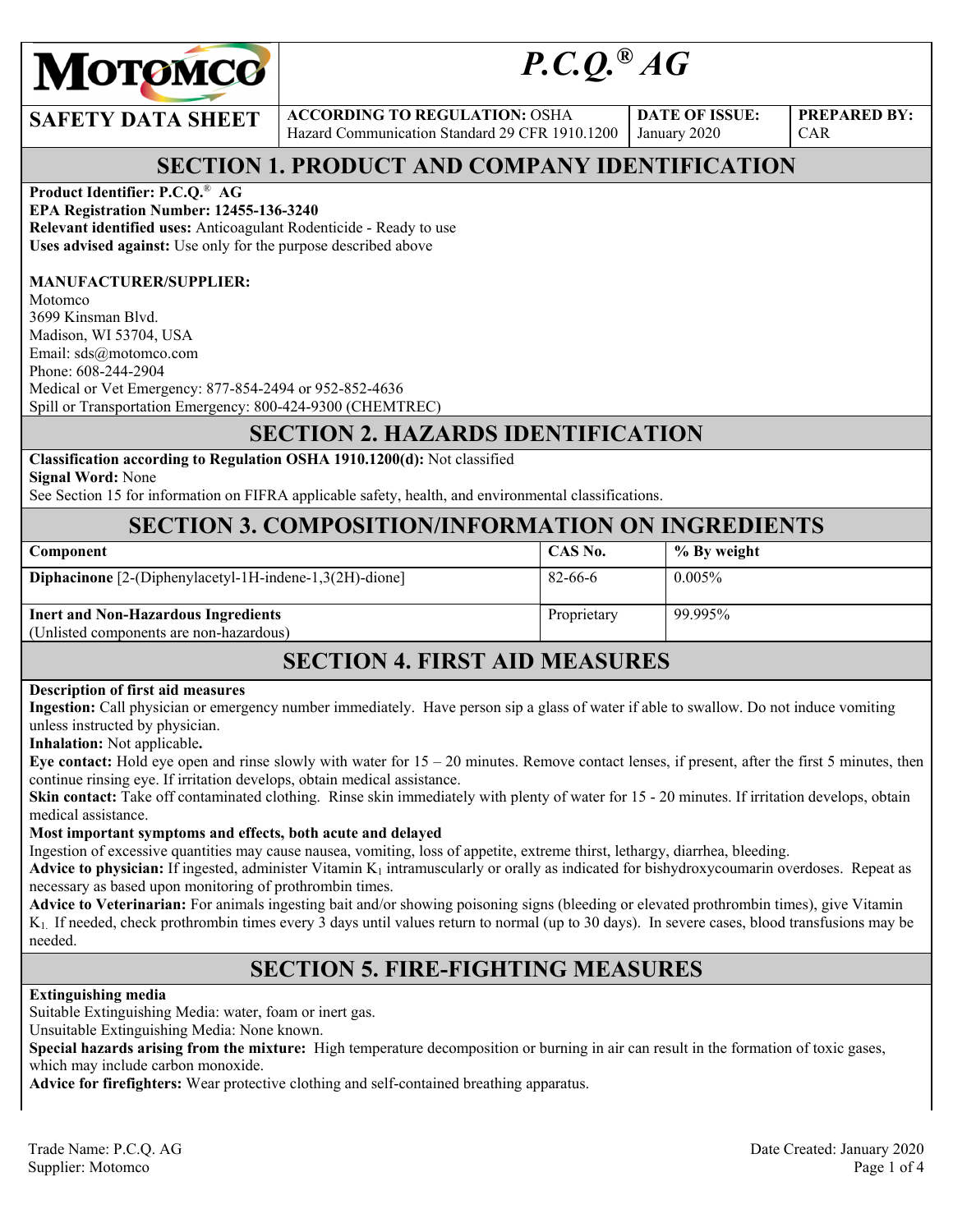#### **SECTION 6. ACCIDENTAL RELEASE MEASURES**

**Personal precautions, protective equipment and emergency procedures**: Gloves should be worn when handling the bait. Collect spillage without creating dust.

**Environmental precautions:** Do not allow bait to enter drains or water courses. Where there is contamination of streams, rivers or lakes contact the appropriate environment agency.

**Methods and materials for containment and cleaning up**

**For Containment:** Sweep up spilled material immediately. Place in properly labeled container for disposal or re-use.

**For Cleaning Up:** Wash contaminated surfaces with detergent. Dispose of all wastes in accordance with all local, regional and national regulations.

**Reference to other sections:** Refer to Sections 7, 8 & 13 for further details of personal precautions, personal protective equipment and disposal considerations.

### **SECTION 7. HANDLING AND STORAGE**

**Precautions for safe handling**: Do not handle the product near food, animal foodstuffs or drinking water. Keep out of reach of children. Do not use near heat sources, open flame, or hot surfaces As soon as possible, wash hands thoroughly after applying bait and before eating, drinking, chewing gum, using tobacco, or using the toilet.

**Conditions for safe storage, including any incompatibilities:** Store only in original container in a cool, dry place, inaccessible to pets and wildlife. Do not contaminate water, food or feed by storage or disposal. Keep containers closed and away from other chemicals.

### **SECTION 8. EXPOSURE CONTROLS/PERSONAL PROTECTION**

| <b>Established Limits</b> |                 |                 |                     |
|---------------------------|-----------------|-----------------|---------------------|
| Component                 | OSHA            | <b>ACGIH</b>    | <b>Other Limits</b> |
| Diphacinone               | Not Established | Not Established | Not Established     |

**Appropriate Engineering Controls:** Not required

**Occupational exposure limits:** Not established

**Personal Protective Equipment:** 

**Respiratory protection:** Not required

**Eye protection:** Not required

**Skin protection:** Shoes plus socks, and waterproof gloves.

**Hygiene recommendations:** Wash thoroughly with soap and water after handling.

#### **SECTION 9. PHYSICAL AND CHEMICAL PROPERTIES**

| Information on basic physical and chemical properties |                            |  |  |
|-------------------------------------------------------|----------------------------|--|--|
| Appearance/Color:                                     | Pale green granular pellet |  |  |
| Odor:                                                 | Sweet grain-like           |  |  |
| <b>Odor Threshold:</b>                                | No Data                    |  |  |
| pH:                                                   | No Data                    |  |  |
| <b>Melting point:</b>                                 | No Data                    |  |  |
| <b>Boiling point:</b>                                 | No Data                    |  |  |
| <b>Flash point:</b>                                   | No Data                    |  |  |
| <b>Evaporation rate:</b>                              | No Data                    |  |  |
| <b>Flammability:</b>                                  | No Data                    |  |  |
| <b>Upper/lower flammability or explosive limits:</b>  | No Data                    |  |  |
| <b>Vapor Pressure:</b>                                | No Data                    |  |  |
| <b>Vapor Density:</b>                                 | No Data                    |  |  |
| <b>Relative Density:</b>                              | 1.27 g/mL @ $20^{\circ}$ C |  |  |
| <b>Solubility (water):</b>                            | No Data                    |  |  |
| <b>Solubility (solvents):</b>                         | No Data                    |  |  |
| <b>Partition coefficient: n-octanol/water:</b>        | No Data                    |  |  |
| <b>Auto-ignition temperature:</b>                     | No Data                    |  |  |
| <b>Decomposition temperature:</b>                     | No Data                    |  |  |
| Viscosity:                                            | No Data                    |  |  |
|                                                       |                            |  |  |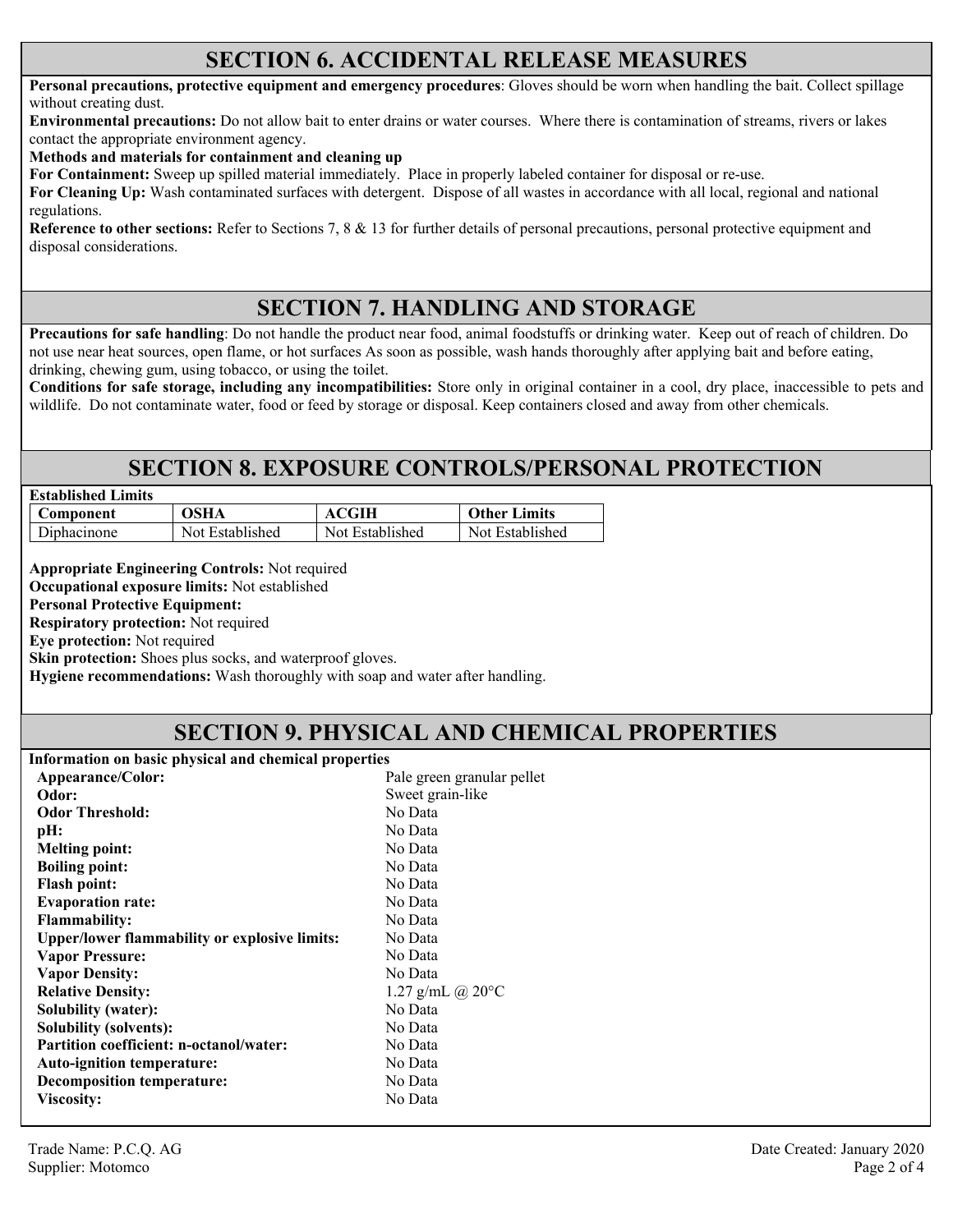### **SECTION 10. STABILITY AND REACTIVITY**

**Reactivity:** Stable when stored in original container in a cool, dry location.

**Chemical stability:** Stable when stored in original container in a cool, dry location.

**Possibility of hazardous reactions:** Refer to Hazardous decomposition products

**Conditions to avoid:** Avoid extreme temperatures (below 0°C or above 40°C).

**Incompatible materials**: Avoid strongly alkaline materials.

**Hazardous decomposition products:** High temperature decomposition or burning in air can result in the formation of toxic gases, which may include carbon monoxide.

# **SECTION 11. TOXICOLOGICAL INFORMATION**

**Information on toxicological effects** 

**Acute Toxicity** 

**LD50, oral (ingestion):** >5000 mg/kg (rats) (Diphacinone Rat LD50 oral: 2.3 mg/kg bw).

**LD50, dermal (skin contact):** > 5001 mg/kg (rats) (Diphacinone rabbit LD50 dermal: 3.6 mg/kg bw).

**LC50, inhalation:** Product is a granular pellet and therefore exposure by inhalation is not relevant.

**Skin corrosion/irritation:** Not irritating to skin.

**Serious eye damage/Irritation:** Not irritating to eyes.

**Respiratory or skin sensitization:** Dermal sensitization: Not a Sensitizer (Guinea pig maximization test).

**Germ cell mutagenicity:** Contains no components known to have a mutagenetic effect.

**Carcinogenicity:** Contains no components known to have a carcinogenetic effect**.** 

| Components                                                    | <b>ATTENT</b><br>m<br>. . | $\sqrt{2}$    | $\sim$ $\sim$ $\sim$ $\sim$<br>,,,,,, |
|---------------------------------------------------------------|---------------------------|---------------|---------------------------------------|
| $\overline{\phantom{a}}$<br>'none<br>.ohacir<br>$_{\rm D1}$ r | listed<br>Not             | Not<br>listed | listed<br>No <sup>†</sup>             |

**Reproductive Toxicity:** No data

**Aspiration Hazard:** Not applicable. Product is a granular pellet.

**Target Organ Effects:** Reduced blood clotting ability.

### **SECTION 12. ECOLOGICAL INFORMATION**

**Ecotoxicity Effects:** This product is extremely toxic to birds and mammals. Do not apply this product directly to water, where surface water is present or to intertidal areas below the mean high water mark. Carefully follow label cautions and directions to reduce hazards to children, pets and non-target wildlife.

**Persistence and degradability:** Product is inherently biodegradable.

**Bioaccumulative potential:** Not determined. Diphacinone water solubility is extremely low (< 0.1mg/l).

**Mobility in Soil:** Not determined. Mobility of Diphacinone in soil is considered to be limited.

**Other adverse effects:** None.

### **SECTION 13. DISPOSAL CONSIDERATIONS**

Do not contaminate water, food or feed by storage or disposal.

**Pesticide Storage:** Store only in original container in a cool, dry place inaccessible to children and pets. Keep containers closed and away from other chemicals.

**Pesticide Disposal:** Wastes resulting from the use of this product according to the label instructions must be disposed of as specified on the product label. **RCRA waste status:** This product is not regulated as a hazardous waste under Federal law. State and local regulation may affect the disposal of this product. Consult your state or local environmental agency for disposal of waste generated other than by use according to label instructions.

**Container Handling:** Non-refillable container. Do not reuse or refill this container. [Plastic:] Offer for recycling or reconditioning; or puncture and dispose of in a sanitary landfill; or by incineration. In most states, burning is not allowed. [Paper:] Dispose of empty container by placing in trash, at an approved waste disposal facility or by incineration. In most states, burning is not allowed. **RCRA Waste Status:** This product is not regulated as a hazardous waste under Federal law.

### **SECTION 14. TRANSPORT INFORMATION**

Trade Name: P.C.Q. AG Date Created: January 2020 Supplier: Motomco Page 3 of 4 **UN number:** Not regulated **UN proper shipping name:** Not regulated **Transport hazard class(es):** Not regulated **Packing group:** Not regulated **Environmental Hazards DOT Road/Rail:** Not considered hazardous for transportation via road/rail. **DOT Maritime:** Not considered hazardous for transportation by vessel. **DOT Air:** Not considered hazardous for transportation by air. **Freight Classification:** LTL Class 60 **Transport in bulk according to Annex II of MARPOL 73/78 and the IBC code:** Not applicable **Special precautions for user:** None